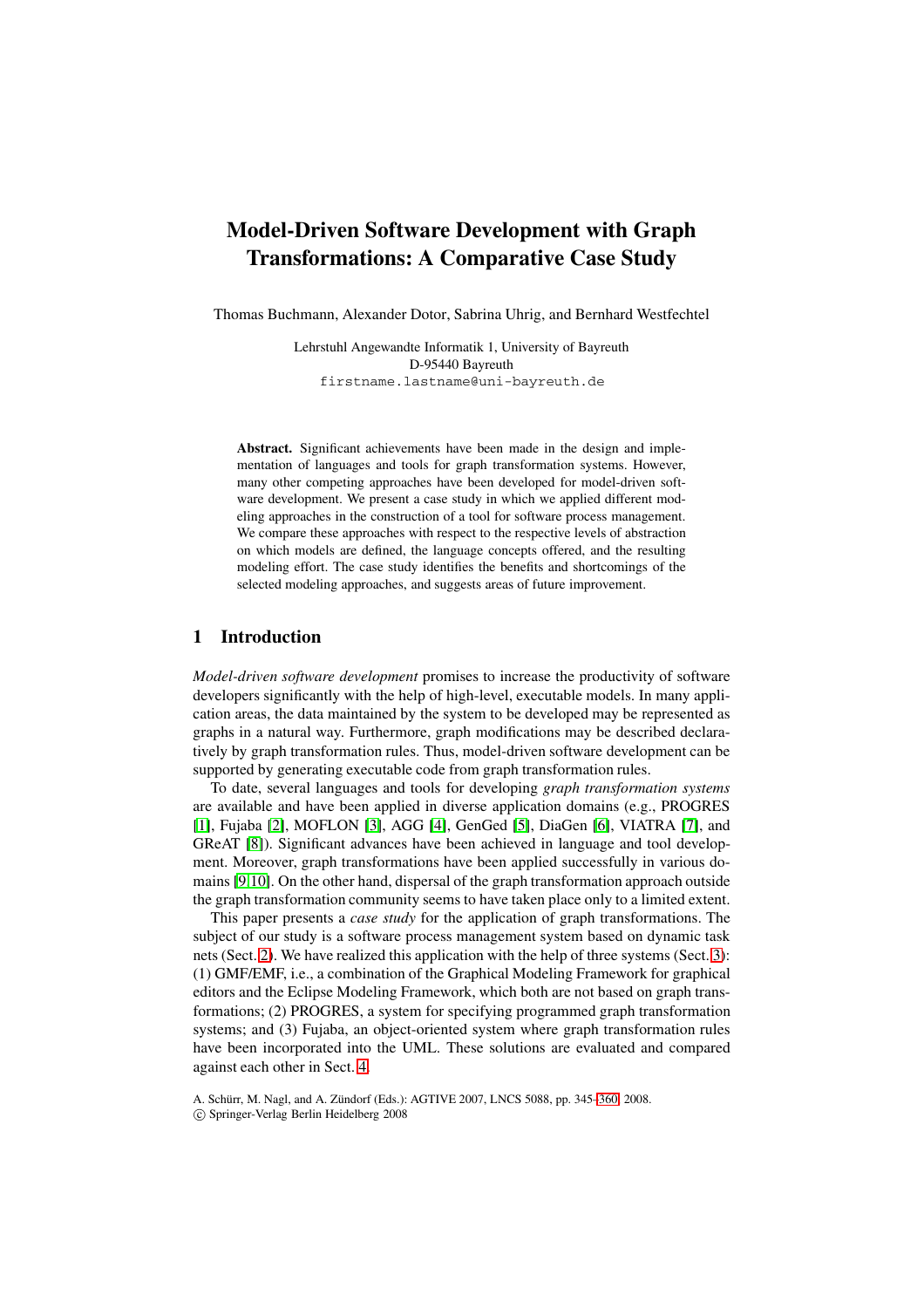Speaking in terms of the well-known model-view-controller design pattern, we focus exclusively on the *model*, i.e., the application logic. Furthermore, we study modeldriven software development from the perspective of the *user* of the respective *modeling language*. Thus, we are interested in the language concepts, the levels of abstraction at which models are defined, expressiveness of the modeling languages, model size, readability, modeling effort, and efficiency of the code generated from the model.

An important issue addressed by our case study is the significance and role of graph transformations: We consider GMF/EMF to be a framework of industrial relevance which does not make use of graph transformations. Thus, it is fair to ask for the added value of graph transformations. We hope that this case study contributes to answering this question and thus to the mission of this workshop (applications of graph transformations with industrial relevance).

## **2 Dynamic Task Nets**

<span id="page-1-0"></span>*Dynamic task nets* represent software processes which evolve during execution. They were described earlier, e.g. in [11]. For this case study, we considered a "light" version of dynamic task nets which comprises only some of the core concepts. The case study goes beyond previous work only inasmuch as inconsistencies with respect to the underlying process meta model can be tolerated.

Figure 1, a screenshot taken [fro](#page-15-4)m one of the prototypes which we constructed for this case study, shows an example of a task net. Each task is represented by a box containing its name (A ... G) and its state of execution. States and transitions are defined



<span id="page-1-1"></span>**Fig. 1.** Dynamic task net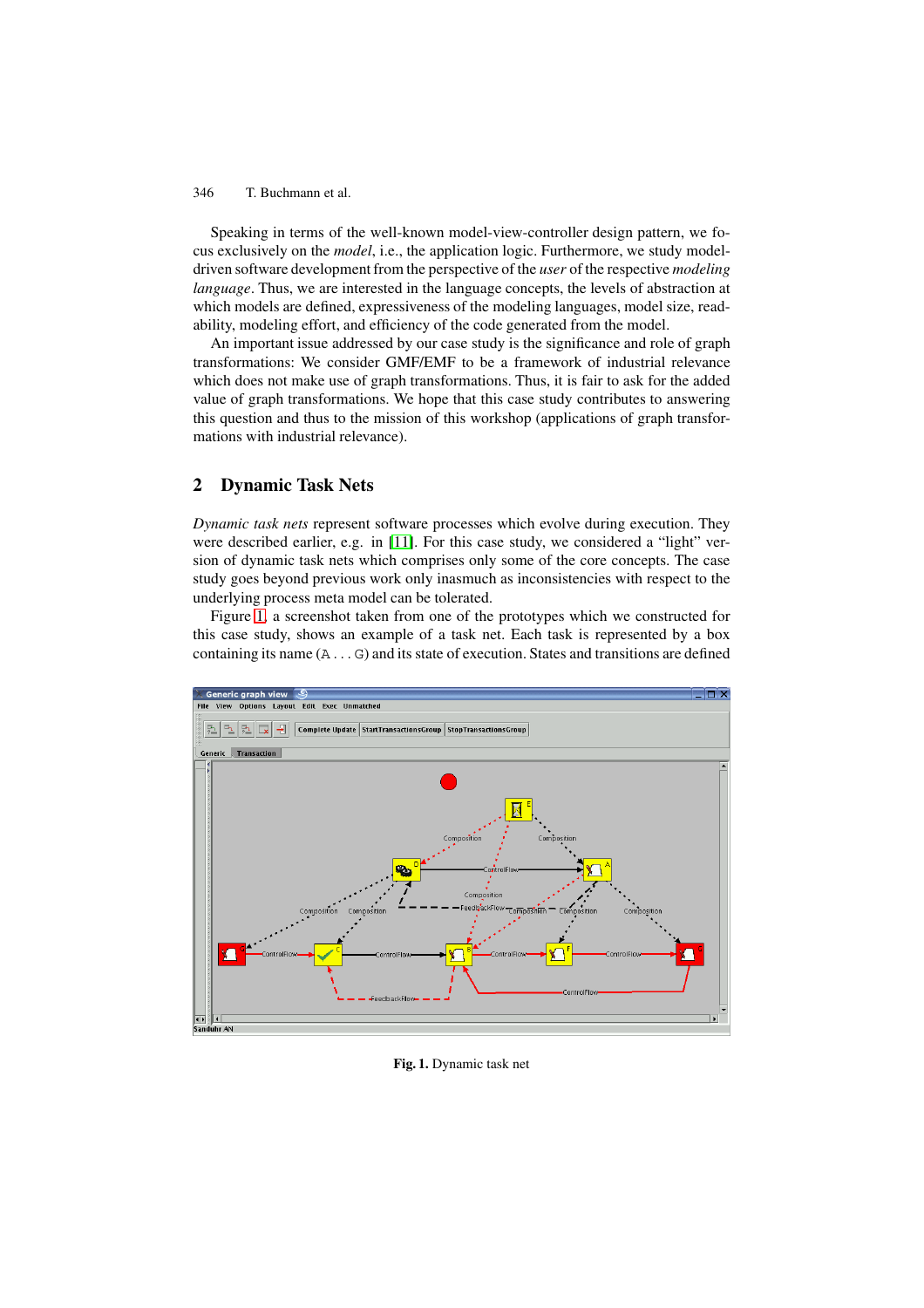

<span id="page-2-0"></span>**Fig. 2.** State diagram

by the state diagram in Fig. 2. In Fig. 1, states are shown as icons (paper and pencil: InDefinition, sand-glass: Waiting, gearwheels: Active, tick: Done). Tasks are arranged in a hierarchy via composition relationships (dotted lines). Control flows (solid lines), which resemble precedence relationships in project plans, constrain the order of task execution. Fin[all](#page-2-0)y, feed[bac](#page-1-1)k flows (dashed lines) represent feedback to earlier steps in the process. Further concepts of dynamic task nets, e.g., data flows and task versions, are not covered here to keep the case study small.

The process meta model defines *constraints* for dynamic task nets which may be classified in two orthogonal dimensions: (1) Static constraints are defined as invariants which have to hold for each task net. Dynamic constraints are pre- and postconditions of operations which cannot be expressed as invariants. (2) Structural constraints define the rules which have to be followed when constructing task nets via edit operations. In contrast, behavioral constraints are concerned with state restrictions which have to be obeyed for the execution of tasks.

The following *static structural constraints* have to be satisfied<sup>1</sup>: (1) Each task must have a globally unique name. (2) Composition relationships must be free of cycles (likewise for control flows and feedback flows). (3) Each task may be contained in at most one parent task. (4) Each control flow must be either local, i.e., source and target must have the same parent, or balanced, i.e., the parents of source [an](#page-2-1)d target are different and are connected by a control flow (likewise for feedback flows). (5) Each feedback flow must be oriented in the opposite direction of a control flow, i.e., there must be a path of control flows from the target of the feedback flow back to the source.

All *static behavioral constraints* can be expressed via compatibilities of states of adjacent tasks. For each type of task relationship, a corresponding compatibility matrix is defined (see [12], pp. 91). Here, we discuss only compatibilities of states of tasks connected via a control flow. There are three types of control flows: If a control flow is sequential, the successor may start only after termination of the predecessor. A standard control flow is used to express that the successor can be terminated only after its predecessor. [In t](#page-15-5)he case of a simultaneous control flow, the successor may be activated only after its predecessor, and it may also be terminated only after its predecessor. These rules can be translated into legal and illegal state combinations. For example, the combination  $\text{Active} \rightarrow \text{Done}$  is illegal for all types of control flows.

The state diagram of Fig. 2 defines *dynamic behavioral constraints* for state transitions: Each transition may be performed only in its source state and moves the task to which it is applied into its target state. In addition, there are some state constraints on

<span id="page-2-1"></span> $<sup>1</sup>$  There are no dynamic struct[ural](#page-2-0) constraints.</sup>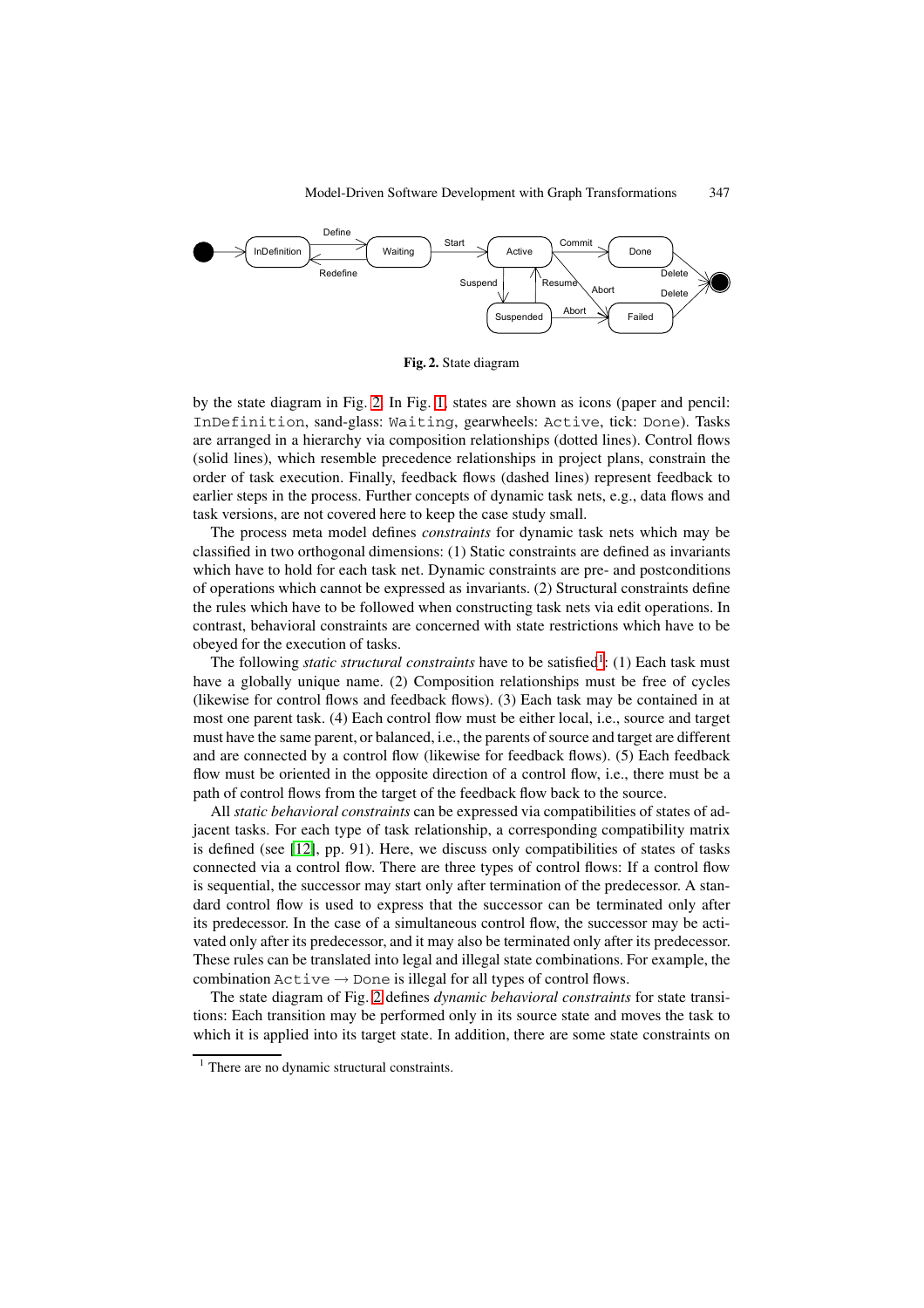edit operations. In general, dynamic task nets allow for seamless interleaving of editing and execution. However, tasks and their contexts (e.g., incoming control flows) must not be modified after termination, i.e., the history must not be changed.

In the screenshot of Fig. 1, inconsistencies are marked in red color<sup>2</sup>. The tasks on the left and on the right are marked as inconsistent because both have the same name (G). The composition relationships ending at B (bottom middle) violate the task hierarchy. The control flows connecting B, F, and G form a cycle (bottom right). The composition relationship from  $E$  (t[op](#page-1-1)) to  $D$  is behaviorally inconsistent: a [ch](#page-3-1)ild task must not be activated before its parent. Similarly, the control flow from  $G$  to  $C$  (bottom left) is inconsistent because the states of source and target are not compatible (C cannot terminate before G). Finally, the feedback flow from B to C is structurally consistent (e.g., it is balanced by the feedback flow from A to D), but behaviorally inconsistent: B cannot raise feedback even before it has started execution<sup>3</sup>.

The following requirements have to be met by the process management tool to be constructed: The user is supplied with a graphical view of the task net which signals all inconsistencies. *Edit operations* are offered to build up and modify task nets by creating/deleting tasks and relationships and by chang[in](#page-3-2)g task names. *Execution operations* are used to perform state transitions (Start, Suspend, etc.). With respect to constraint checking, the tool has to provide two working modes: In *enforcing mode*, the task net must not contain any inconsistency, and each command violating a static or dynamic constraint is rejected. In *permissive mode*, constraint violations are tolerated and marked (as shown in the screenshot above). The markings are updated after each command to provide immediate feedback to the user. Dynamic constraints are simply ignored in this mode.

In this case study, the commands for editing and execution perform rather simple transformations (insertion/deletion of tasks and relationships, changes of attribute values). The main challenge lies in the validation of constraints, which can be realized in different ways: In the case of *global validation*, constraints are checked on the whole graph (representing a task net). Since the user has to be provided with feedback on each command, global validation causes performance problems in the case of large graphs. In contrast, *incremental validation* checks only those parts of the graph which are affected by a change. The requirements of our case study call for incremental rather than global validation.

## **3 Models**

<span id="page-3-0"></span>In this section, we present alternative models used for the development of a process management tool based on dynamic task nets. Please recall that we are concerned with the model only and ignore the view and controller part of the application. The models are evaluated and compared against each other in Sect. 4.

<sup>&</sup>lt;sup>2</sup> In gray-scale reproduction, dark boxes indicate inconsist[ent](#page-11-0) tasks, but inconsistent relationships are hard to identify.

<span id="page-3-2"></span><span id="page-3-1"></span><sup>&</sup>lt;sup>3</sup> Feedback flows are inserted only on demand.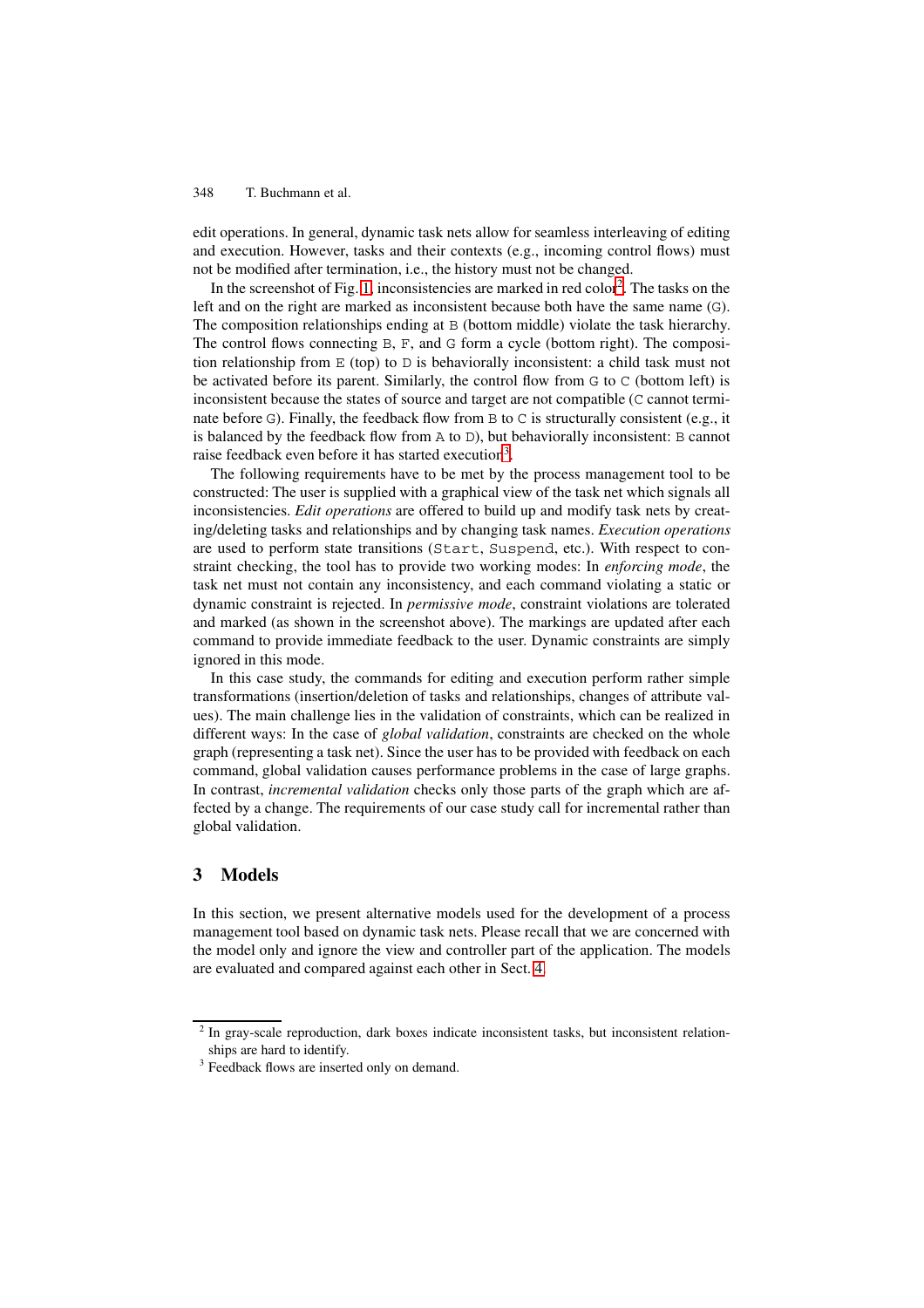#### **3.1 GMF/EMF**

The Eclipse *Graphical Modeling Framework* (GMF [13]) supports the generation of a graphical editor for a custom model. The model is defined with the help of the *Eclipse Modeling Framework (EMF)*. This way each model is based on the *Ecore* (EMOF) meta model (a UML dialect and a variant of the OMG proposal for *Essential Meta Object Facility*[14]). Various ways exist to define an Ecore [mod](#page-15-6)el: UML class diagrams, Java interfaces or directly via Ecore-XML (analogous to XMI). Please note that this paper deals only with the semantic model and not with the notational model, which is also required for building a graphical tool with GMF.

Figu[re 3](#page-15-7) shows a UML diagram of the dynamic task net model. Each instance of DTNDynamicTaskNet consist both of DTNConnection and DTNTask objects. Each DTNConnection has one source and one target DTNTask object. DTNConnection is specialized to distinguish between the three types of connections in our dy[nam](#page-4-0)ic task net case study: DTNSubtaskFlow, DTNFeedbackFlow and DTNControlFlow.

To deal with constraints, GMF supports *audit rules* which are based on OCL 2.0 [15]. Each *static constraint* of a task net (see Sect. 2) is defined by a corresponding audit rule. Figure 4 shows the OCL statement of the audit rule for detecting control flow cycles. First we select the targetTask of the connection for which the constraint is evaluated  $(self)$ . Then we select the set that is reached via transitive closure of all [task](#page-15-8)s that can be reached via a connection (outgo[in](#page-1-0)gEdges) of type control flow (oclIsTypeOf[\(D](#page-5-0)TNControlFlow)). This set must not contain the source task of the connection (excludes (self.sourceTask)) – or the connection is part of a cycle. The closure operator, which is not included in the OCL standard and has been added in EMF as an extension, is indispensable for declaratively specifying some of the constraints defined for dynamic task nets. Note that the rule is declared as invariant, i.e. it is true iff the task net is cycle free.

In addition, GMF partially supports the specification of *dynamic constraints*. OCL constraints may be defined as preconditions of commands for creating relationships; thus, they are called *link constraints* in GMF. For example, there is a link constraint which forbids the insertion of an incoming control flow of a terminated task. For other



<span id="page-4-0"></span>**Fig. 3.** EMF class diagram of the DTN-Model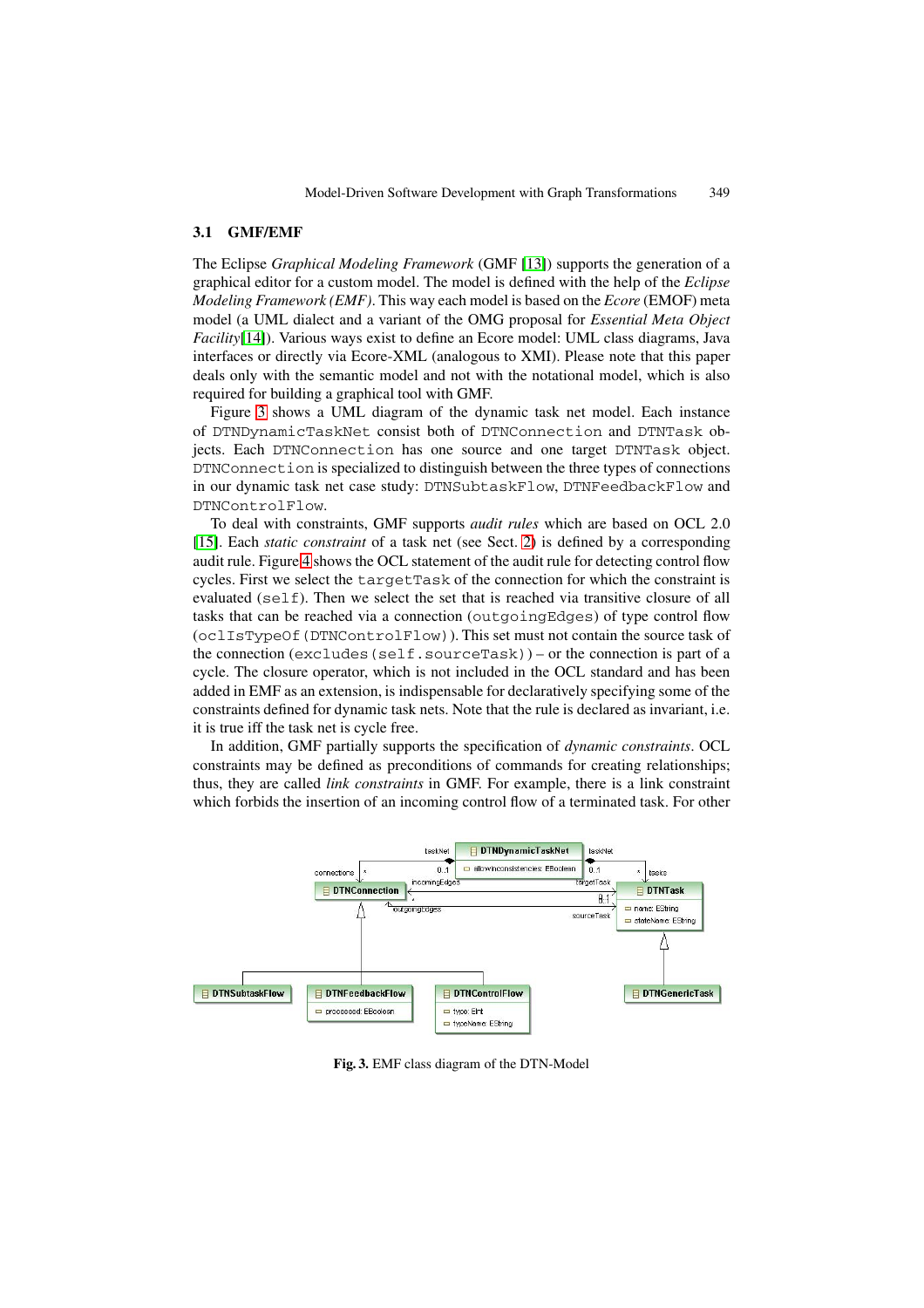```
self.targetTask
  ->closure(t|t.outgoingEdges
  ->select(e|e.oclIsTypeOf(DTNControlFlow)).targetTask)
  ->excludes(self.sourceTask)
```
**Fig. 4.** OCL expression for checking control flow cycles

types of commands, we wrote Java code for checking dynamic constraints (e.g., in order to preserve the history of task executions, a terminated task must not be deleted).

<span id="page-5-0"></span>GMF supports the following mechanisms for validation: Audit rules for static constraints may be declared for *batch validation*, which has to be invoked explicitly by the user. All of these rules are checked on the complete model instance, and model elements are marked with constraint violations. In between two batch validations, rules declared for batch validation are not checked, and the markings are not updated.

Audit rules for static constraints may also be declared for *live validation*. These rules are checked immediately after each command execution; when some constraint violation is detected, the command is rolled back. Please note that live validation operates incrementally. Finally, link constraints are checked as preconditions before a command is executed. When a link constraint is violated, the respective command cannot be executed.

It is important to note that the validation mechanisms offered by GMF do not adequately support the validation modes required for our case study (see end of Sect. 2). We used batch validation for partially realizing the *permissive mode*. However, batch validation does not provide immediate feedback, and if it did, it would not provide fast responses when working on large model instances (due to global rather than incremental validation). Furthermore, live validation and link constraints cannot be used beca[us](#page-1-0)e constraint violations are not tolerated.

Likewise, we realized the *enforcing mode* only partially with live validation and link constraints. The audit rules for live validation were created by copying and modifying the rules for batch validation (the modifications are necessary to ensure that the rules are evaluated only when the enforcing mode is active). Unfortunately, live validation works incrementally, but not correctly: We would have had to customize the live validation by hand (by writing Java code) to make sure that all constraints on model elements affected by a change are actually re-evaluated. Furthermore, we defined link constraints in OCL for those commands which insert relationships, but we had to write Java code for those dynamic constraints which apply to other kinds of commands.

To conclude this subsection, let us briefly discuss how we realized the state machine of Fig. 2. Unfortunately, EMF does not provide modeling support for state machines. To improve maintainability (design for change), we applied the *state pattern* [16] and implemented state transitions in *Java*.

#### **3.2 P[RO](#page-2-0)GRES**

*PROGRES* [1], a specification language for programmed graph rewriting systems, supports a wide variety of language features for defining classes of attributed graphs, consisting of typed and attributed nodes which are connected by directed, binary relationships (edges) without attributes. Language features include multiple inheritance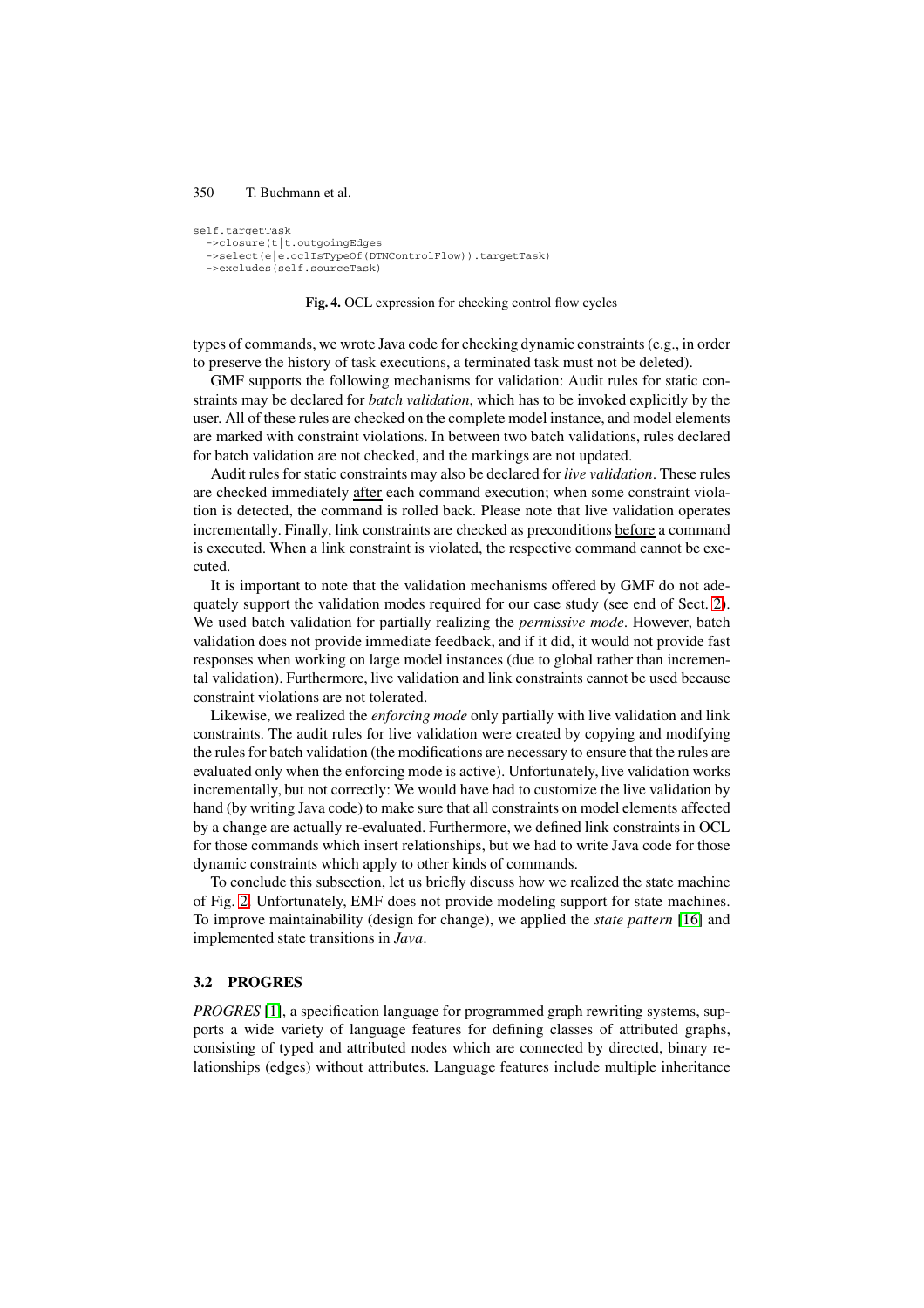```
node class + CONTROL_FLOW is a TASK_RELATIONSHIP
  ...
derived
   BalancedControlFlow : boolean
     = card ( self.( ( -ToSource->
                            & <=Contains=
                            & <-ToSource-
                            & instance of CONTROL_FLOW )
                     and ( -ToTarget->
                            & <=Contains=
                            & <-ToTarget-
                            & instance of CONTROL_FLOW ) ) ) >= 1;
  ...
end;
```
**Fig. 5.** Textual specification of node class CONTROL\_FLOW

<span id="page-6-0"></span>on node classes, a stratified type system (nodes are instances of node types which are in turn instances of node classes), definition of derived attributes and relationships (the latter of which are called paths), graph transformation rules with flexible graph patterns, and control structures supporting non-determinism and transactional behavior. Some specification elements such as derived attributes and relationships may be specified both textually and graphically.

In our case study, constraint checking plays a crucial role. In the specifications we prepared for the case study, constraint checking is realized with the help of *derived attributes*. The user of the PROGRES language may define constraints in a declarative way with the help of equations. The underlying runtime system, including the database management system GRAS [17], provides for incremental evaluation of derived attributes. Thus, the user of the PROGRES language does not have to take care of the maintenance of the values of derived attributes.

The textual definition of derived attributes is illustrated in Fig. 5, which shows an excerpt of the declaration of the [nod](#page-15-9)e class CONTROL\_FLOW. The derived attribute BalancedControlFlow is used to check whether a control flow is balanced, and is defined by a textual expression in a similar way as an OCL constraint. Starting from the current flow, a navigation is performed to the source, the par[ent](#page-6-0), and to its adjacent control flows on the next layer upward the task hierarchy; likewise for the target. The resulting sets of control flows are intersected. The control flow is balanced if the cardinality of the intersection is greater than 0, i.e., the intersection set is not empty.

Alternatively, constraints may be defined graphically rather than textually. In particular, a rule for a derived attribute may refer to a graphical *restriction*, i.e., a unary relation on nodes of a certain class. A node meets the restriction if it is part of a graph pattern defined in the body of the restriction. Figure 6 shows a graphical restriction for the balancing of control flows. We consider the graphical restriction easier to read than the corresponding textual expression shown in Fig. 5. Since textual and graphical notations are both offered by PROGRES, the user may select the notation which is more appropriate for the problem at hand.

In the specifications of the case study, we separated graph transformations from constraint checking. An example is given in Fig. 7. Ta[sks](#page-6-0) and their relationships form an overall process which is represented by a node of class PROCESS. All elements of some process are connected to the process node by Has edges (declared outside the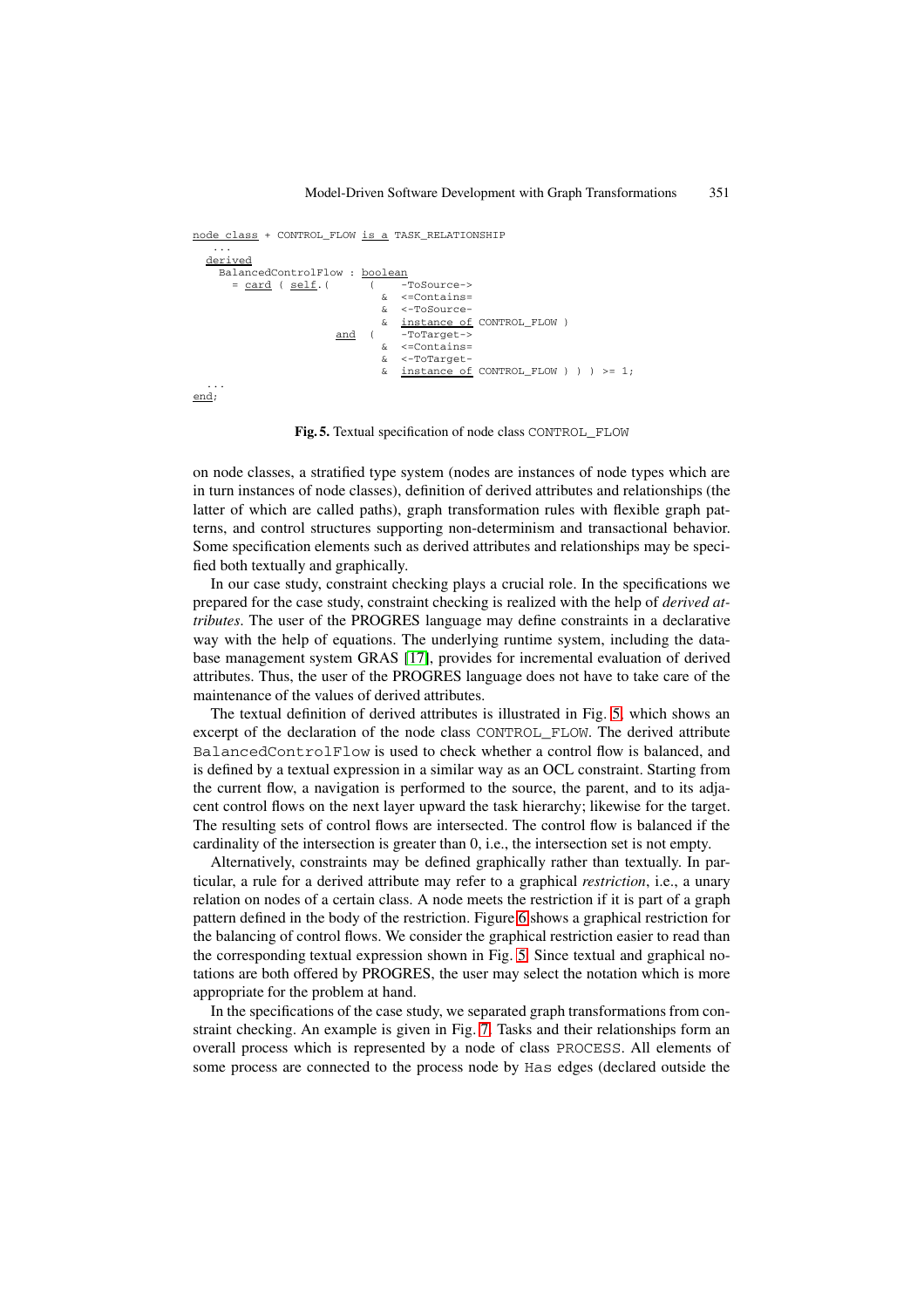

restriction + BalancedControlFlowRestriction : CONTROL\_FLOW = '1 in





**Fig. 7.** Creation of a control flow

class PROCESS). The process node carries an intrinsic attribute for controlling whether inconsistencies are allowed, and a derived attribute which evaluates to true when all elements are consistent. The derived attributes attached to the process elements refer to other derived attributes such as e.g. BalancedControlFlow (Fig. 5).

<span id="page-7-0"></span>All operations for creating or deleting process elements are attached as methods to the node class PROCESS. For example, when a control flow is created, the graph transformation rule which actually inserts the control flow is embraced by actions dedicated to checking constraints. The transformation EditCreateCon[tr](#page-6-0)olFlow is an atomic transaction, i.e., either all of its steps succeed, or it fails and leaves the host graph unchanged. CheckPreConditionOfEditOperation checks a dynamic precondition: The target task of the control flow would be affected by this edit operation. If inconsistencies are not allowed and the target task has already terminated, the check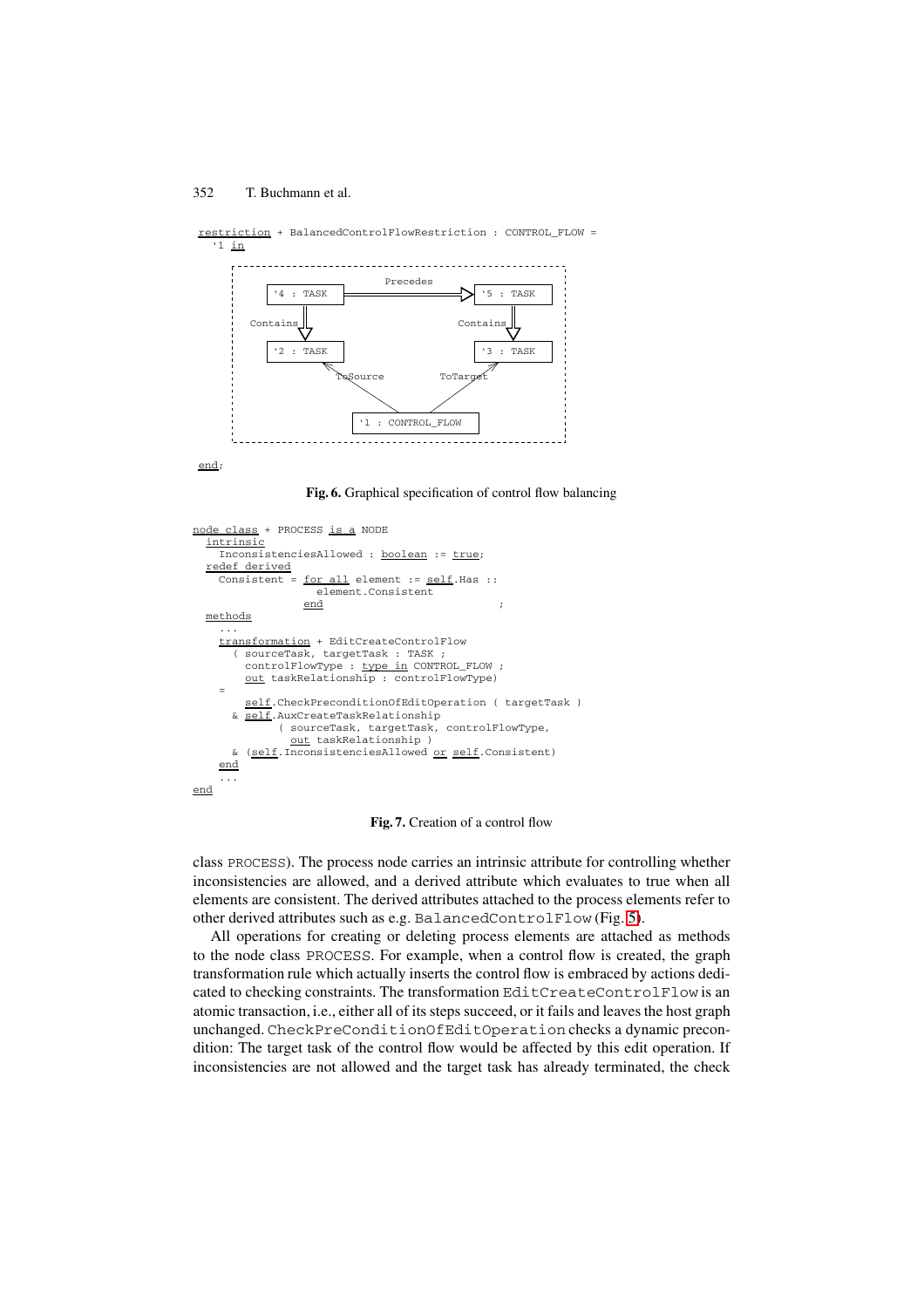fails, and the transaction is rolled back. Please note that this check cannot be postponed: It cannot be recognized after the fact that the in-context of a terminated task was modified after termination. In the next step, the control flow is created by a graph transformation rule which simply creates the control flow node and its adjacent edges without performing any further constraint checking. Finally, after the control flow has been inserted, it is checked whether inconsistencies are allowed. If this is not the case, it has to be checked whether any inconsistencies have been introduced into the process. Please note that access to the derived attribute triggers all necessary re-evaluations at runtime. If the overall process is no longer consistent, the check fails, and the transaction is rolled back.

The PROGRES specification meets all of the requirements imposed by the case study. In particular, it realizes both the permissive and the enforcing mode with incremental validation. From the specification, executable code is generated which is hooked into the UPGRADE framework [18] to produce a graphical tool for software process management. The screen shot of Fig. 1 was taken from this tool.

So far, we have not discussed how we realized the state machine of Fig. 2. Unfortunately, PROGRES does not provide modeling support for state machines. We simply added a state attribute to the TA[SK](#page-15-10) and wrote methods for the state transitions which check their preconditions (legal sour[ce](#page-1-1) state) and invariants (compatibility with states of neighbor tasks).

#### **3.3 Fujaba**

Fujaba [19] is an environment for developing executable models with the help of class, story, and state diagrams. It is being developed jointly at multiple sites and has been used in numerous research projects. Fujaba strongly supports graphical modeling, while PROGRES offers a mix of graphical and textual modeling elements. Fujaba's most distinctive [fea](#page-15-11)ture are the so called story diagrams, a combination of activity and communication diagrams, from which Fujaba is able to generate executable code. We used the CASE tool Fujaba in our case study to design and implement the application logic of our process management tool. Fujaba has been integrated into various user interface tool kits such as GEF, GMF, and UPGRADE, but user interface issues go beyond the scope of this paper.

While Fujaba does not support OCL constraints, constraints may be expressed graphically by *story patterns* with embedded path expressions. With the help of story patterns, constraints may be written in an intuitive way; in some cases, they are much easier to understand than OCL constraints. An important difference to the OCL constraints as supported in GMF/EMF consists in the use of story patterns: In Fujaba, story patterns are embedded in story diagrams and thus belong to the dynamic rather than the static model.

In the case of Fujaba, we fully realized both the permissive and the enforcing mode of operation required for the process management tool. We prepared two versions of the Fujaba model: The first one performs incremental validation, the second one resorts to global validation. In contrast to PROGRES, Fujaba does not support incremental reevaluation of derived data. Thus, the user of Fujaba must explicitly program incremental validation. The additional modeling effort can be determined by comparing the model versions with incremental and global validation, respectively.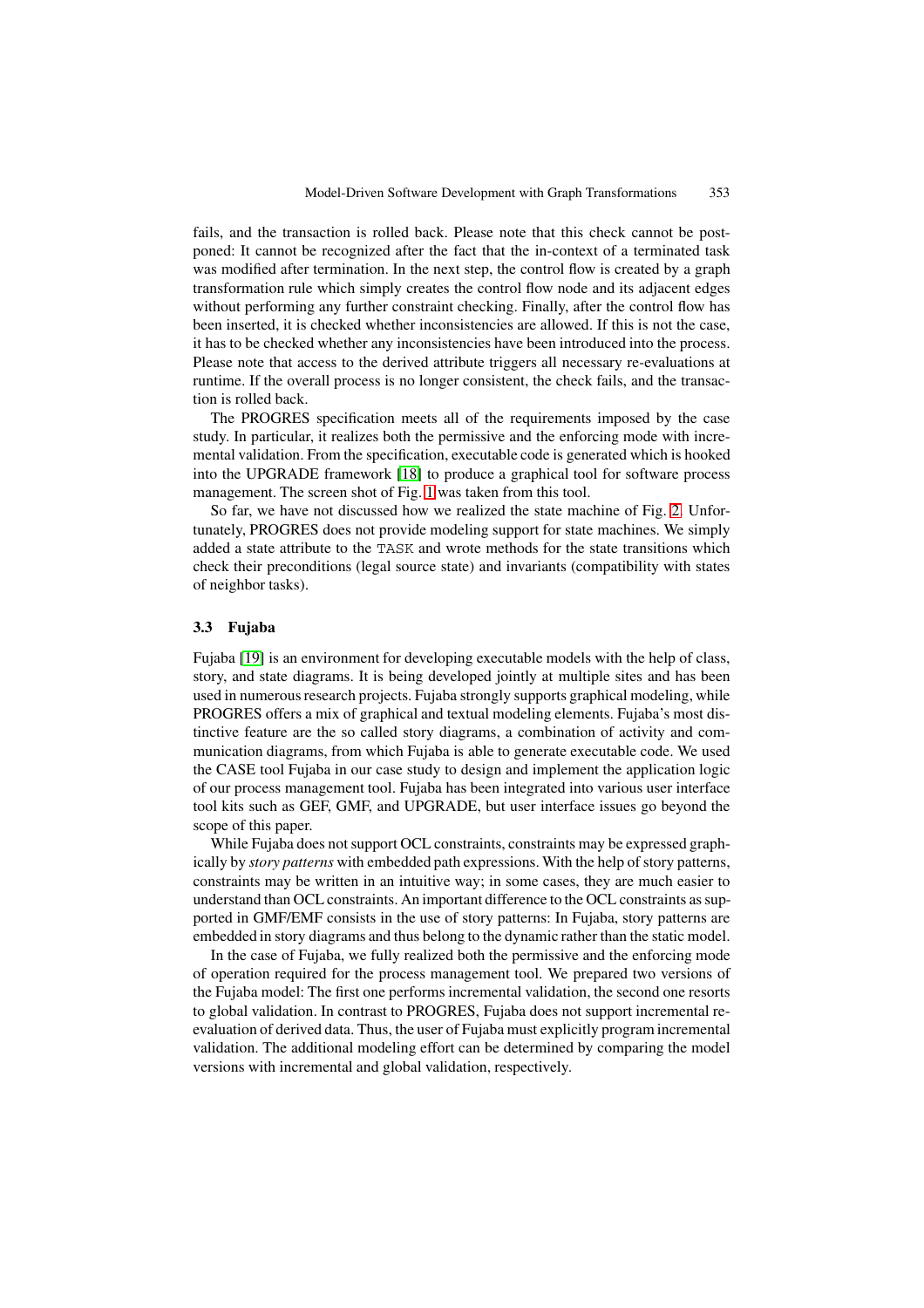

DTNDynamicTaskNet::createControlFlow (type: String, source: DTNTask, target: DTNTask): DTNControlFlow

**Fig. 8.** Story diagram for creating a control flow

<span id="page-9-0"></span>Figure 8 shows the story diagram for creating a control flow in the case of *incremental validation*. The story diagram is structured in a similar way as the corresponding PROGRES transaction (see Fig. 7). First, it is checked whether insertion of the control flow would result in a duplicate relationship and whether the dynamic constraint of this op[er](#page-9-0)ation is violated (the in-context of a terminated task must not be modified). Next, a transaction is started, making use of the Coobra repository services (in PRO-GRES, the compiler inserts this [ste](#page-7-0)p automatically due to the transactional semantics of programmed transformations). The story pattern following the start of the transaction inserts the control flow and triggers the required re-validations. Subsequently, it is checked whether inconsistencies have been introduced in enforcing mode. In this case, the transaction is rolled back; otherwise, it is committed.

In the case of incremental validation, it has to be decided for each change which constraints on which graph elements have to be re-evaluated. The story pattern for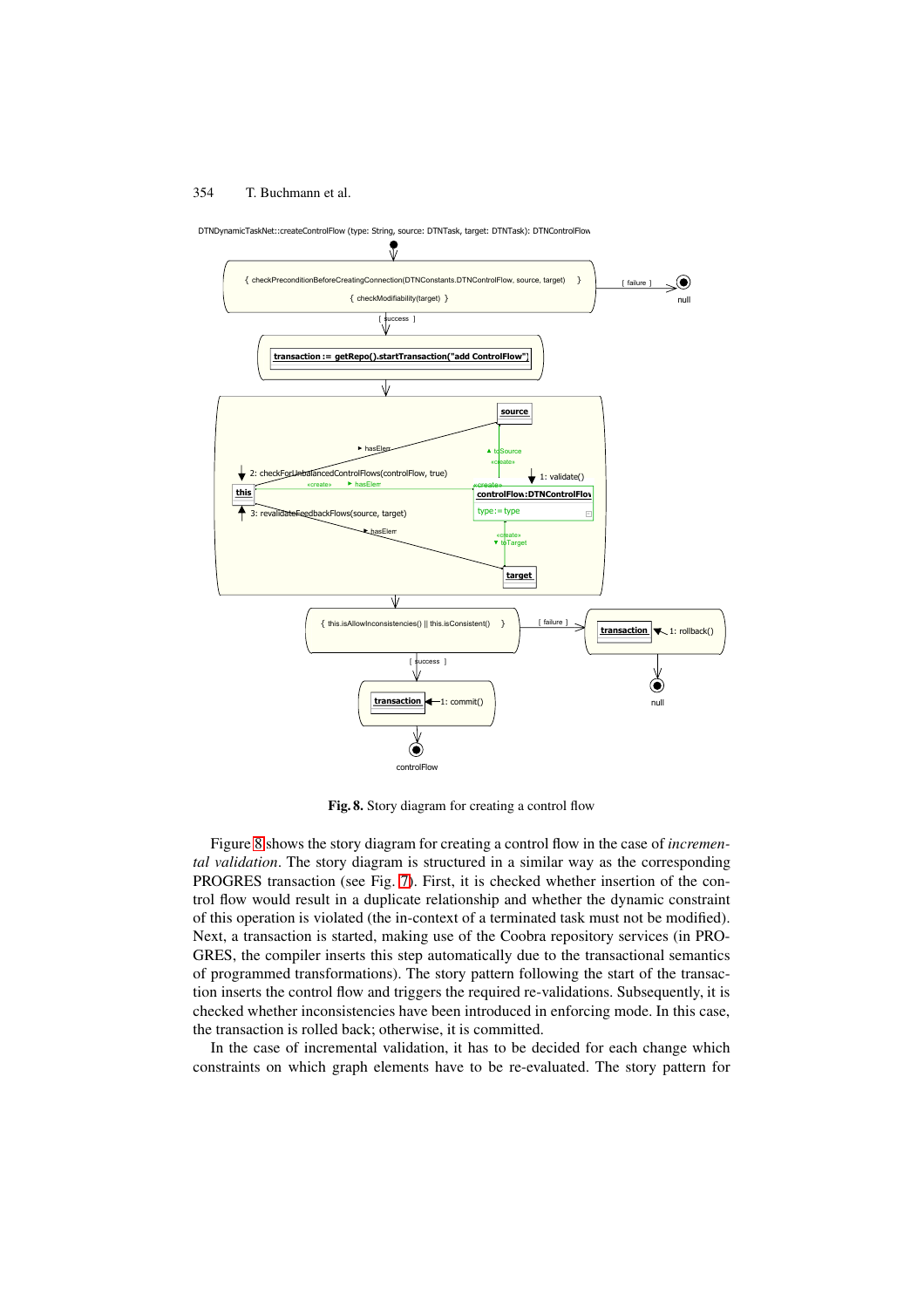

**Fig. 9.** Story diagram for validating a control flow

<span id="page-10-0"></span>creating a control flow triggers validation of all constraints for the new control flow (1). In addition, it has to be checked whether any previously unbalanced control flows are balanced by the new control flow (2). Likewise, feedback flows which did not have a path of opposite control flows have to be re-validated (3). This control logic makes the model for incremental validation both larger (model size) and more difficult to program (modeling effort) than the model for global validation.

For the case of incremental validation, Fig. 9 shows the story diagram for validating static structural constraints for a control flow. The story patterns at the bottom check whether the control flow is local or balanced; they are the same as for global validation. However, the check for cyclic control flows is more complicated than for global validation since it requires the maintenance o[f a](#page-10-0)uxiliary data structures for efficient revalidation: Control flows which are part of a cycle are attached to a cycle object. When a control flow is inserted, the cycle check is invoked on the new control flow. A cycle object is created tentatively, and control flows on a cycle are attached to the new cycle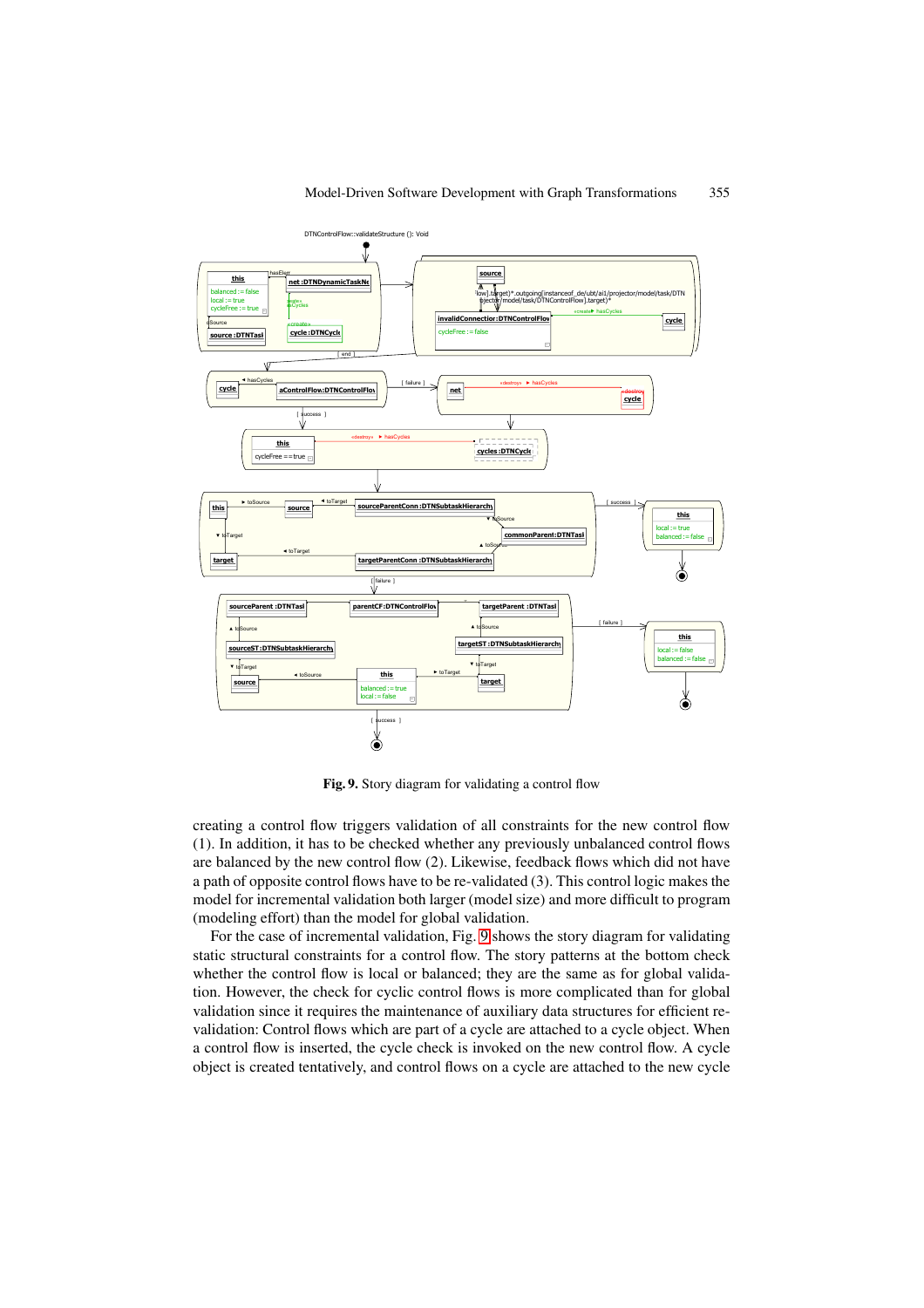object. If no cycle has been found, the cycle object is removed again. Otherwise, it persists in the graph, and the cycleFree attributes of all control flows on the cycle are set to false. When a control flow is deleted, the same check is invoked on all control flows of all cycles to which the deleted control flow belongs. If a control flow turns out to be cycle free, it is removed from all cycles it was attached to.

The Fujaba model for *global validation* is structured similarly, but it is smaller and simpler to program. After each change, a global validation is trigged for all constraints on all graph elements — independently of the type of the change and the elements to which the change has been applied. Here, the cycle check does not require an auxiliary data structure: Control flows located on a cycle are marked by setting their cycleFree attribute to false. However, this brute force method of validation runs into performance problems when applied to large graphs.

To conclude this subsection, let us briefly discuss the use of Fujaba's*state diagrams*, which are not available in GMF/EMF and PROGRES. In a previous version of the Fujaba model for dynamic task nets [20], we mapped the state diagram of Fig. 2 onto a Fujaba statechart. However, Fujaba supports behavioral rather than protocol state machines. In dynamic task nets, state machines are used to define the life cycle of tasks from creation to termination. Thus, state machines describe only in which state some operation may be invoked and whic[h ta](#page-15-12)rget state is reached after the operation [ha](#page-2-0)s completed. In contrast, behavioral state machines as supported by Fujaba describe which events an object may receive in which state, which actions are performed in response to an event, and which operations are performed while the object resides in a certain state. The underlying programming model takes care of concurrency (an inherent feature of statecharts) and deals with sending/receiving of events, event queues, etc. This stands in contrast to ordinary sequential programming based on method invocations. Since the Fujaba state machines did not match our intents, we stopped using them and decided to implement the state machine ourselves using the state pattern as described in [16] in a similar way as in the GMF/EMF solution.

## **4 Evaluation**

<span id="page-11-0"></span>Below, the modeling approaches applied in the case study are evaluated with respect to the language features offered, expressiveness of the modeling language, model size, readability, modeling effort, and efficiency. In the latter category, we are interested only in the support for incremental validation — which is crucial for interactive tools with immediate constraint checking. Please note that the evaluation is performed with respect to the case study only. Thus, the findings can be applied only to applications of the same profile as the case study.

Table 1 attempts to collect information on the *model sizes* in terms of the number of model elements classified into different categories. The PROGRES column refers to the specification where derived attributes are defined textually rather than graphically. Furthermore, the Fujaba numbers refer to the models realizing incremental and global validatio[n,](#page-12-0) respectively  $(i/g)$ . When a category is not applicable, the table contains the entry "–". Constraints refer to OCL constraints in GMF/EMF, and to evaluation rules for derived attributes in PROGRES. For GMF/EMF, we counted the Java methods which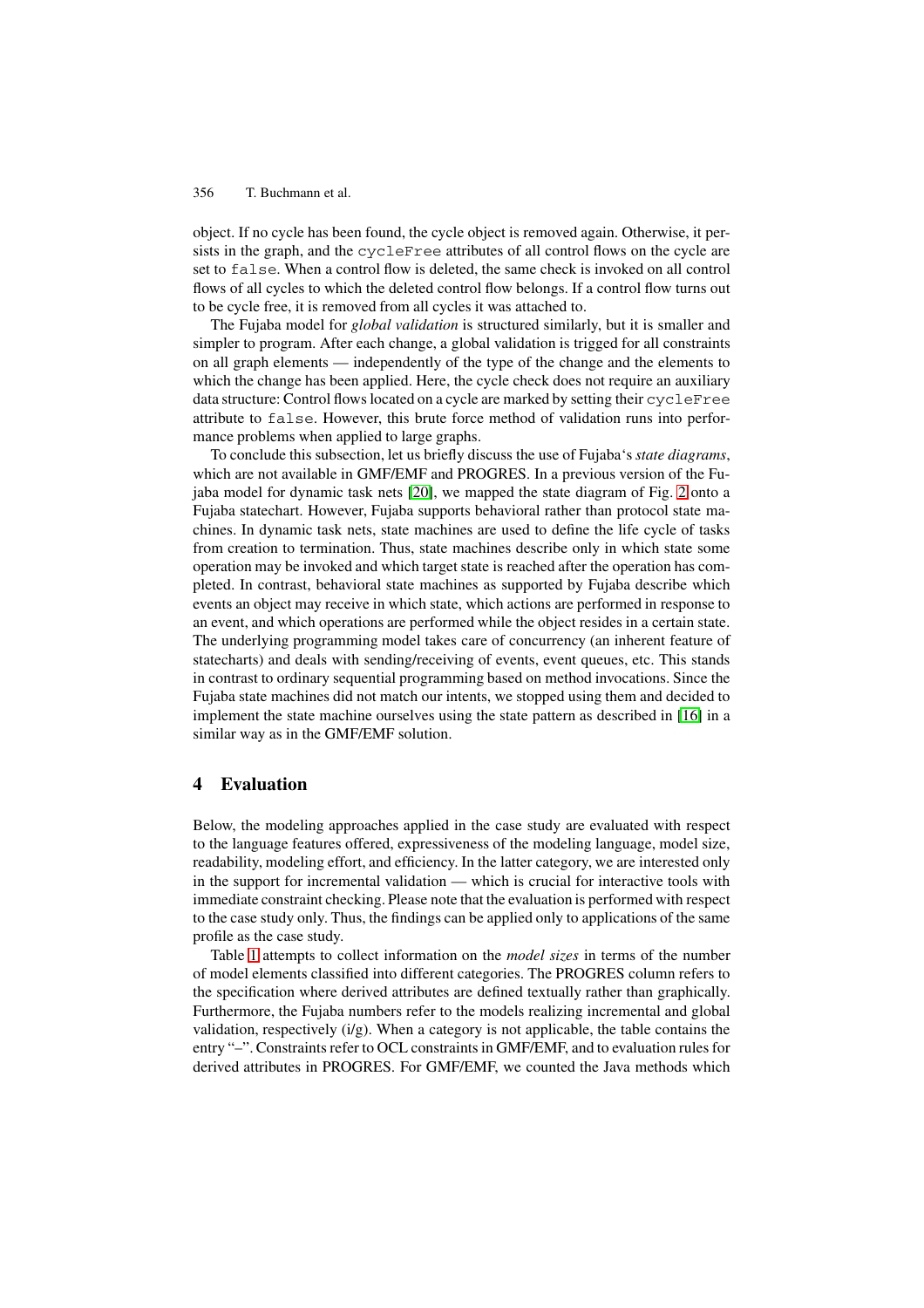|                            | <b>GMF/EMF</b> | <b>PROGRES</b> | Fujaba $(i/g)$ |
|----------------------------|----------------|----------------|----------------|
| Classes                    | 15             | 12.            | 18/16          |
| <b>Attributes</b>          |                |                | 21/19          |
| Associations               |                |                | 19/16          |
| Inheritance rel.           | 10             |                | 17/15          |
| Constraints                | 24             | 15             |                |
| Methods                    |                | 34             | 31/28          |
| Control structures         | 13             | 35             | 36/30          |
| Graph transformation rules |                |                | 90/66          |

<span id="page-12-0"></span>**Table 1.** Model size (number of model elements)

were required for implementing the model. For Fujaba, this category refers to story diagrams. In PROGRES, we counted both transactions and functions. In the last row, we counted graph transformation rules in PROGRES and story diagrams in Fujaba (even if they merely describe a graph test rather than a graph transformation). Elementary story patterns (containing one object only) were not included in the numbers.

### **4.1 GMF/EMF**

**Language features.** GMF/EMF supports the rapid generation of graphical editors from class diagrams and OCL constraints.

**Expressiveness.** Class diagrams and extended OCL constraints are powerful means for the static model. The dynamic model is not supported at all. In the case study, this restriction was not a severe problem, but it did require to write some Java code.

**Model size.** The model consists of two small class diagrams, and OCL constraints covering a few pages. In addition, we had to write 8 Java methods covering about 2 pages of source code. Thus, the size of the model is pretty small.

**Readability.** Class diagrams are widely accepted for the static model. OCL constraints tend to be hard to read and write as soon as complex structural conditions need to be expressed.

**Modeling effort.** The modeling effort is low as far as it concerns the static model being defined by class diagrams and OCL constraints.

**Incremental validation.** Basic support for incremental validation is provided, but the set of elements to be re-evaluated is not determined correctly in some cases.

#### **4.2 PROGRES**

**Language features.** PROGRES offers a wide variety of language concepts, but the language does not support state machines. In the case study, we made extensive use of derived attributes and incremental attribute evaluation for checking constraints. Graph transformation rules do not play a dominant role in the case study. Transactions are primarily used for wrapping graph transformations with consistency checks.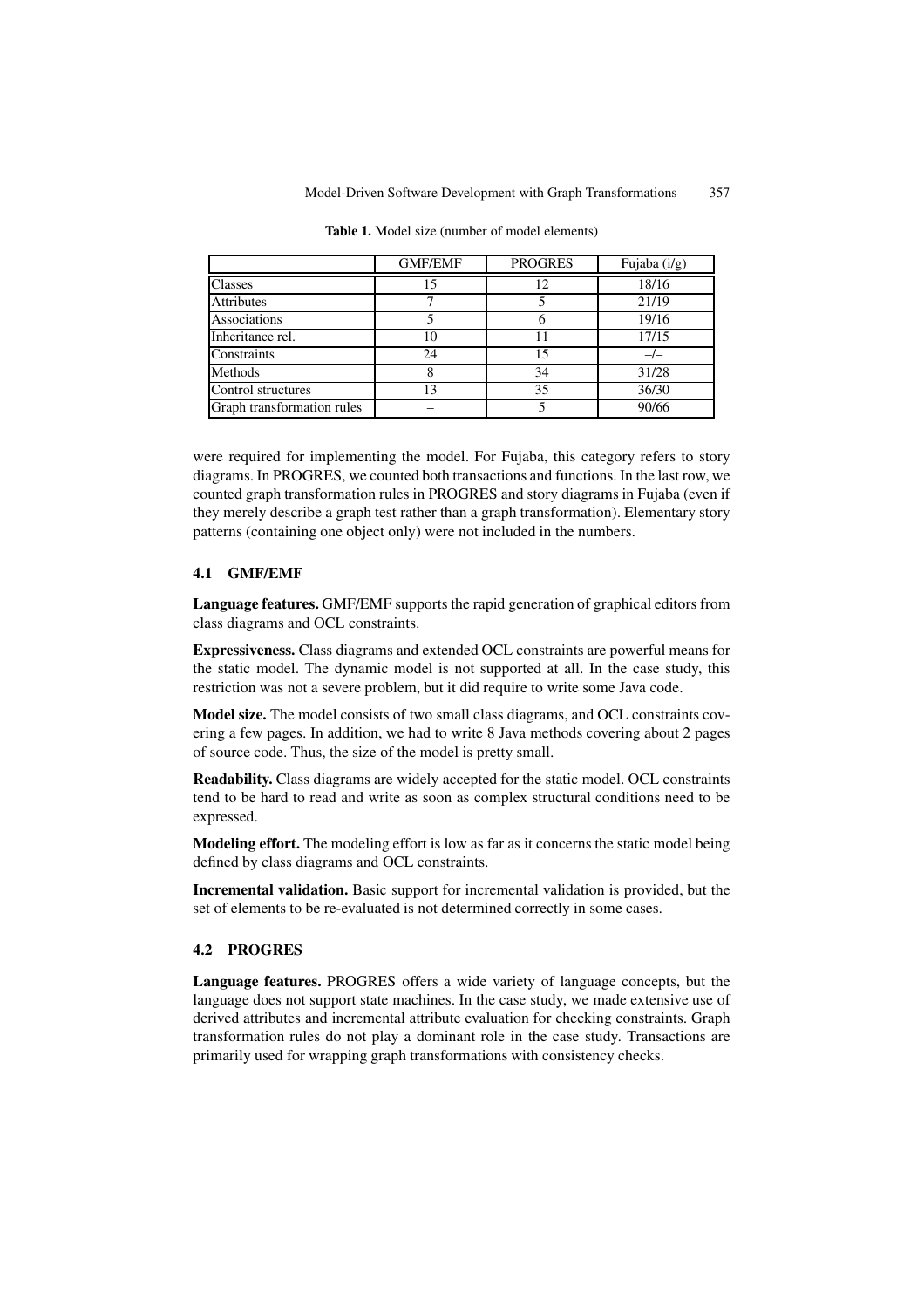**Expressiveness.** As far as the static model is concerned, PROGRES and GMF/EMF are comparable with respect to expressiveness. PROGRES provides comprehensive and high-level support for specifying graph transformations, but the capabilities of PRO-GRES have not been exploited fully in the case study (only five graph transformation rules were required in the case study).

**Model size.** The model is larger than the GMF/EMF model, but moderate in size. The variant of the specification where we used textual notation for constraints comprises 13 pages (printed in 10 pt font). The increase of model size compared to GMF/EMF is primarily due to the fact that all operations (create/delete tasks and relationships, perform state transitions, etc.) have to be specified explicitly (while basic operations are generated automatically in GMF/EMF). This explains the number of methods (transactions and functions) plus graph transformation rules (about 40 altogether).

**Readability.** PROGRES specifications are rather difficult to read (and write) for two reasons: First, PROGRES does not use standard notation the user may be familiar with anyway. Second, the language is complex and offers lots of language constructs. Apart from that, the readability depends on the style in which the specification is written. In particular, we consider graphical notation for constraints easier to read than textual notation in most cases.

**Modeling effort.** For an experienced user of PROGRES, the modeling effort is moderate. It is possible to write specifications at a high level of abstraction without dealing with operational issues such as pattern matching, consistency maintenance, and rollback of failing transactions.

**Incremental validation.** PROGRES supports incremental evaluation of derived attributes and relationships.

#### **4.3 Fujaba**

**Language features.** In Fujaba, models are defined in terms of class diagrams, state diagrams, and story diagrams. Fujaba strongly supports graphical modeling and uses textual notation only to a limited extent (e.g., in path expressions).

**Expressiveness.** By and large, class diagrams, story diagrams, and state diagrams are powerful means for graphical modeling. However, the state diagrams provided by Fujaba were not adequate for our case study. Furthermore, constraint checking has to be performed in a procedural way. The Fujaba models are less declarative than their counterparts.

**Model size.** The Fujaba model is much larger than the PROGRES model. As in the case of PROGRES, all operations have to be modeled explicitly, while basic operations are generated in GMF/EMF. Constraint checking requires a lot of story patterns, even in the case of global validation.

**Readability.** Fujaba uses intuitive graphical notation. Therefore, Fujaba models are quite easy to read — as long as they remain small enough. In particular, story diagrams should be decomposed into methods of manageable size and complexity. Otherwise, the reader may easily lose orientation.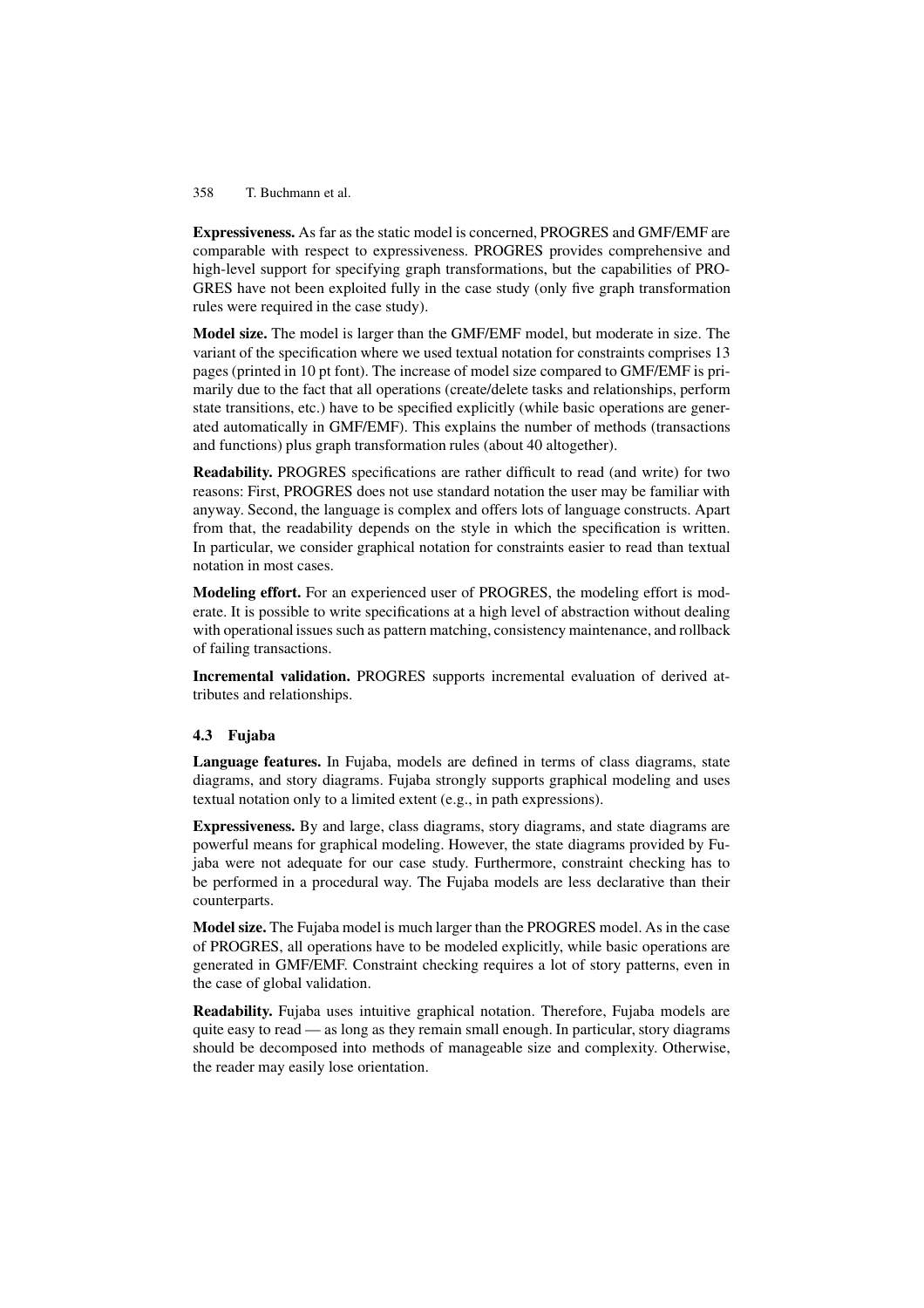**Modeling effort.** Among the approaches investigated in the case study, Fujaba required the highest effort of modeling. This is due to the size of the model and the handling of algorithmic aspects (which in particular applies to the model for incremental validation).

**Incremental validation.** Since Fujaba does not support incremental evaluation of derived data, the respective algorithms have to be designed by the Fujaba user for each application anew.

# **5 Conclusion**

In our case study, we have compared GMF/EMF against Fujaba and PROGRES, which are both based on graph transformations, with respect to language features, expressiveness, model size, readability, modeling effort, and efficiency. Since the requirements imposed by our case study match fairly well the support offered by GMF/EMF, a process management tool was developed with the help of GMF/EMF rapidly with small modeling effort. PROGRES is able to compete with GMF/EMF and adds incremental attribute evaluation as a distinctive feature. Finally, the Fujaba model is larger and more procedural than its competitors.

The modeling support by GMF/EMF is confined to graphical editors with basic commands. Further extensions of the case study— e.g., process patterns or data flows would go beyond the modeling support of GMF/EMF. Please note that building a full-fledged process management system considerably goes beyond building a simple graphical editor. A modeling language like Fujaba provides much more comprehensive modeling support in a single language, but requires further improvements, e.g. with respect to constraint checking and state diagrams. We hope that this case study provides some useful hints and suggestions for further improvements. Graph transformation rules do not play a dominant role in this case study, but they constitute an important building block of a language for model-driven development.

## <span id="page-14-0"></span>**References**

- 1. Schürr, A., Winter, A., Zündorf, A.: The PROGRES approach: Language and environment. In: Ehrig, H., Engels, G., Kreowski, H.J., Rozenberg, G. (eds.) Handbook on Graph Grammars and Computing by Graph Transformation: Application, Languages, and Tools, vol. 2, pp. 487–550. World Scientific, Singapore (1999)
- <span id="page-14-1"></span>2. Burmester, S., Giese, H., Niere, J., Tichy, M., Wadsack, J.P., Wagner, R., Wendehals, L., Zündorf, A.: Tool integration at the meta-model level: the Fujaba approach. International Journal on Software Tools for Technology Transfer 6(3), 203–218 (2004)
- <span id="page-14-2"></span>3. Amelunxen, C., Königs, A., Rötschke, T., Schürr, A.: MOFLON: A standard-compliant metamodeling framework with graph transformations. In: Rensink, A., Warmer, J. (eds.) ECMDA-FA 2006. LNCS, vol. 4066, pp. 361–375. Springer, Heidelberg (2006)
- <span id="page-14-3"></span>4. Taentzer, G.: AGG: A graph transformation environment for modeling and validation of software. In: [10], pp. 446–453
- <span id="page-14-4"></span>5. Bardohl, R., Ermel, C., Weinhold, I.: GenGED - A visual definition tool for visual modeling environments. In: [10], pp. 413–419
- <span id="page-14-5"></span>6. Minas, M., Köth, O.: Generating diagram editors with DiaGen. In: [9], pp. 433–440